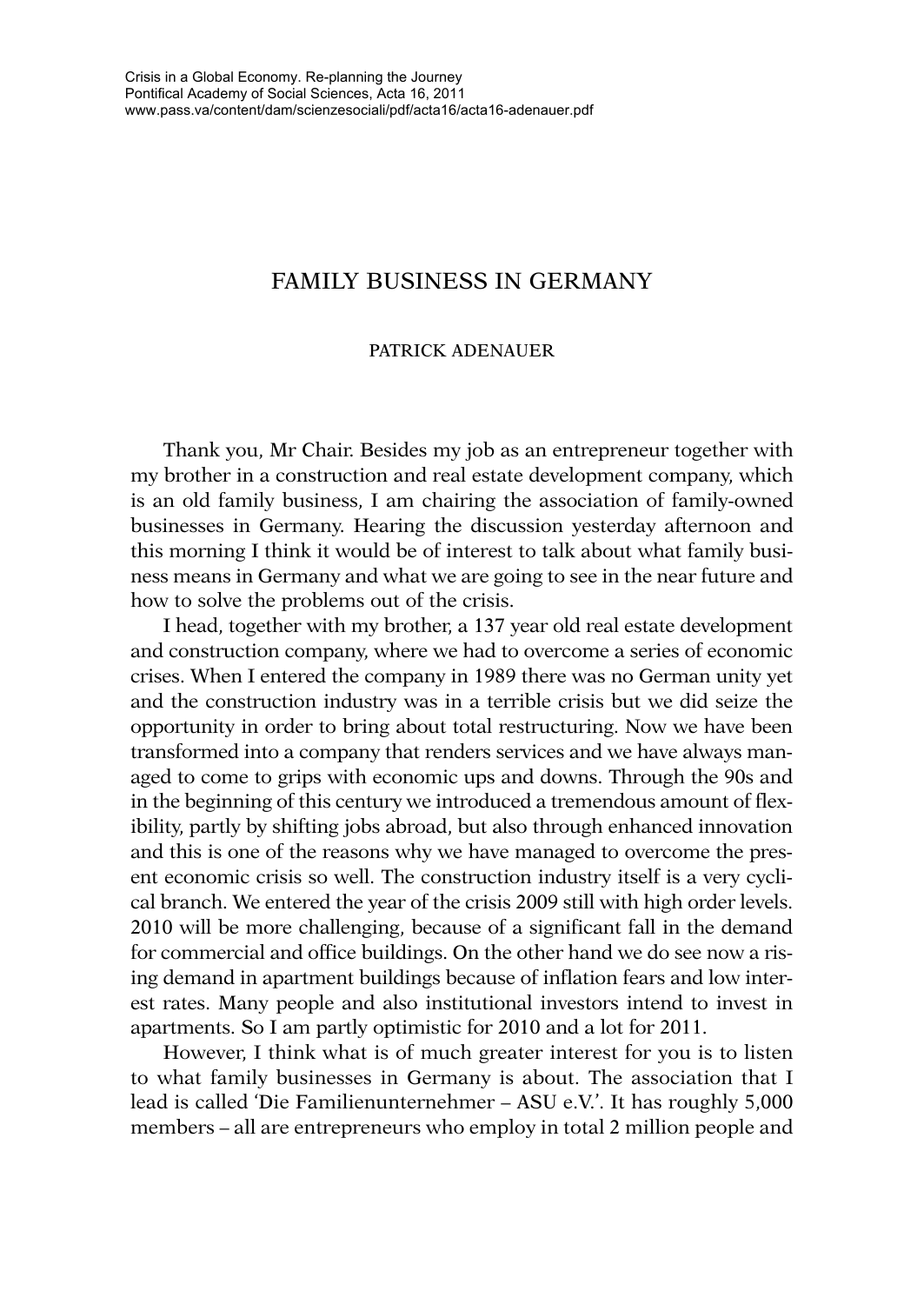have a yearly turnover of almost 300 billion euros – and was founded in 1949 as an outcome of the experiences in the Weimar Republic and the Third Reich. The experience was that economics in pre-war Germany was very intertwined with the political class and that politics was pursued in view of large enterprises and capital markets. Following this tradition on the other side the big industry associations BDI and BDA were founded in the young Federal Republic. These both associations followed a contraposition to the owner enterprises in looking out for building cartels and anti competition legislation.

Contrary to that I think competition, responsibility, ownership and freedom are the key and founding principles of our 'Soziale Marktwirtschaft'. Therefore it needed a new antitrust law like the US had before. Minister Ludwig Erhard supported by our association fought very hard for this legislation from 1949 on, but the powerful BDI and the other branch associations always fought against this antitrust legislation.

Why was it that way? Well, it is easy to run a company without or, at least, with little competition and to gain power in the hands of a few lucky families like we see it in Greece nowadays. My grandfather Konrad Adenauer had to make a decision either to follow the BDI with its old ideas or to follow his Minister Ludwig Erhard. Finally Erhard won and in 1957 the antitrust law was set in place.

This was a big success because this legislation enabled the German Mittelstand to grow beside the still necessary big industry groups and be a driving force to stabilize the German economy up until today. As a heritage my association is still lobbying very much against subsidies. We do not want to have any benefits for specific branches of industry, we want to have an efficient labour market, which is too highly regulated in our mind, we want to have a more open labour market, but we also want to have social parity.

We think that worker participation is something very beneficial and I would like to take up what Mr Montezemolo said, we would like our workers to have fewer welfare costs and taxes to pay out of their salary. If you look at the social expenditure it constitutes up to 55% of their salary. But nowadays the state does have to have tax revenues to come to grips with its indebtedness but only if we have more employment in Germany, and if we have a reasonable ratio between taxation and the burden of social costs and economic efficiency. How do we achieve this as an association? We wish to be the advisers to the government but we also want to be critical advisers and we are in contact with all ministries and ministers and with the Prime Minister and the President and also with the local governments and we are very much involved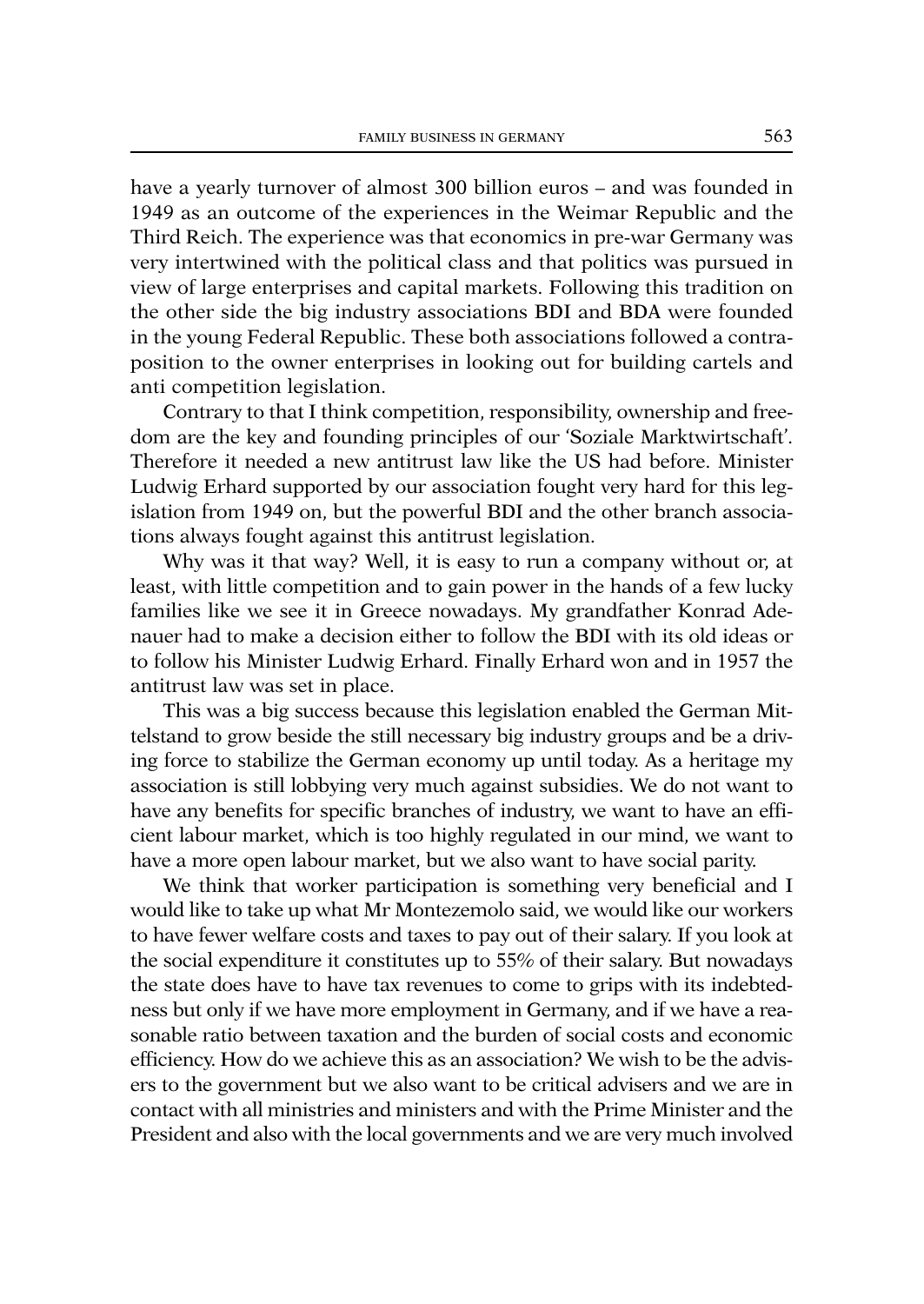in political discussions. Last year we showed that family enterprises are really taken seriously in the country. Our voices are certainly heard.

Now, how did we overcome the crisis? We have branches that were less sensitive such as retailing, for example, but we have other branches that had a decline of 20-40%, such as the automotive industry. If there were surveys regarding the entire crisis, what is the economic situation? You might be quite surprised. I just had a survey from the second quarter which I did not bring with me but I remember that, at the moment, as of today, 80% of the family companies in Germany, if we look at their situations, are defined as satisfactory or good and 18% are sufficient and 6% are in a sort of deficient or worse situation. So the economy is quite sound and what are the prospects for the coming months regarding orders? Since the worst peak of the crisis only 20% of the companies were massively affected, which means that the German economy has learned how to live with this kind of recession and to live with a no-growth rate for one, two or even three quarters. I think it should be possible for a nation to levy taxes even when there is zero growth rate. Now, as to investment, our companies this year plan a 30% expansion on investment and 46% still have open positions, let us say, and 17% are maintaining their job levels, and 5% planning to further reduce their jobs and last year that was 14%, so you see there is a clear recovery there. The credit costs of our enterprises have only risen from 14 to 20%. For half of the enterprises the credit costs stayed the same and in 15% they even dropped, so there do not seem to be any threats on the credit.

So your questions might be, what are the present challenges? But just briefly I would like to say that there was a smaller growth in the unemployment rate than expected, and this is thanks to two effects. Firstly, the clearly greater flexibility in regulating part-time work, in that there were easier agreements with work councils and the companies, the demands were not so exigent and the government is taking on some of the social costs of these part-time workers, and this has cost the state something, clearly, but all in all I think employment has been secured and I think it has been made use of in a very accountable way, and there seems to be a recovery although there is still a challenge there. Secondly, the reason why we have fewer jobless than before is that there is a moment of respite for companies in that we have learned how to come to grips with lower turnovers and we wish to retain skilled workers at all costs, we have also had a decline in our turnover of 20% but we did not wish to dismiss any of these trained skilled workers, we wish to hold on to them and we are ready to not try to maximize the most of this particular period. Another aspect that was discussed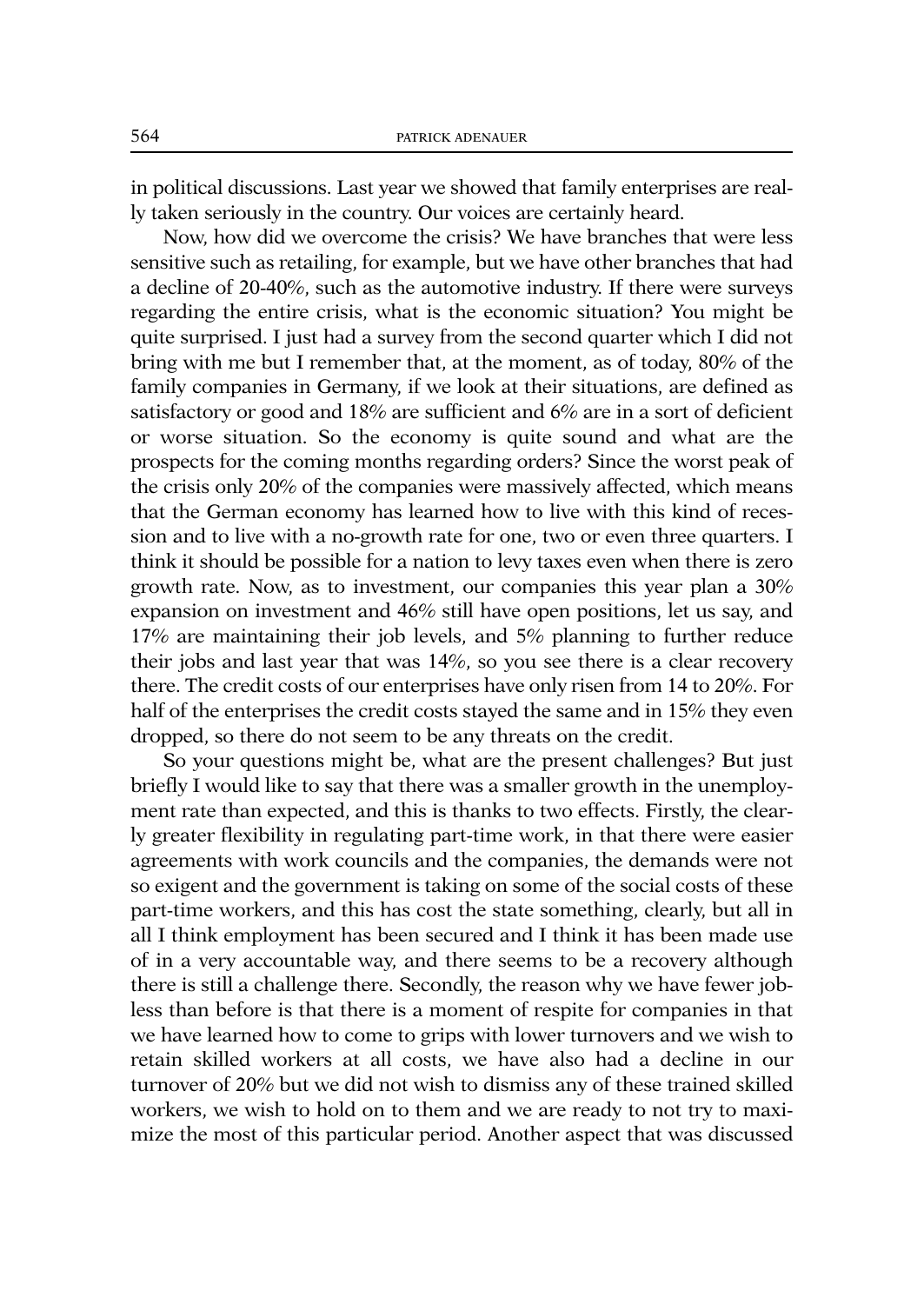with the Prime Minister when we had the economic summit was a sort of common sense where we shared the same views together with the larger companies and this greatly helped to overcome this difficulty.

Now, I would like to come to the major challenge that we had to face and that maybe the whole world had to face, which is tied in with the attitude of humanity vis-à-vis the economy. The CMS carried out a representative survey which puts the following question: managers and morals. Howcan managers (of big stock listed companies) deal with morality in daily business? The answer was, that just 34% think managers deal in an accountable way. Another answer was that for 82% of the German public maximization of profit is the number one target of managers. Sixty-three percent of the people who were questioned say that managers do not take employment responsibility very seriously. If this is the atmosphere in a country it is very difficult to create any long-term policy for growth. This is a problem that all western governments are facing.

## WHAT ARE THE RESULTS OF THIS SURVEY REGARDING FAMILY COMPANIES?

The picture that is portrayed of the family companies and mediumsized enterprises is very good. With TSM we asked, where would you like to be employed? Eighty-seven of those questioned said they would like to be employed in a family-owned company. There seems to be a romantic perception that you will be part of family life but obviously people do feel that where they can link responsibility and decision-making directly to an individual they see the authenticity of leadership. Even if negative decisions in dismissals are to be made, these are accepted. People know that family companies who are oriented towards innovation and competitiveness have 50% of the total employment and 80% of the trainees. No hire and fire: instead responsibility is actually experienced there.

## LESSONS FROM THE CRISIS

The 'family company principle' consists of the fact that we do show responsibility for the company and for good products for our clients but we are also responsible for our employees. This is anchored in a long-term guarantee for the products we produce and with the assets that are invested. My company, for instance, offers a five-year guarantee, and if in that five-year